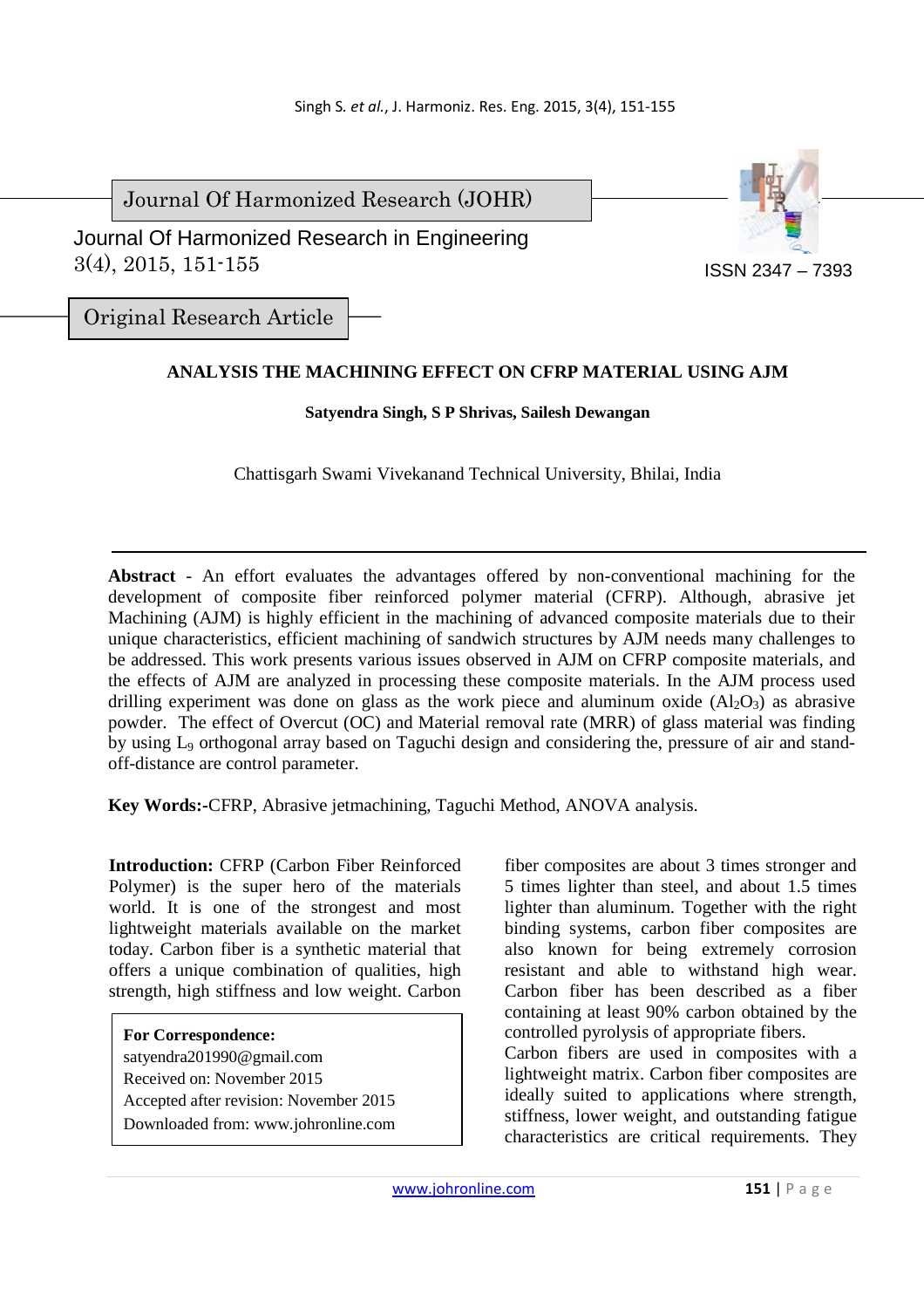also can be used in the occasion where chemical inertness and high damping characteristics are required. With increase in temperature, strength of carbon fiber decreases therefore new technologies are being developed to sustain the properties of carbon fiber at elevated temperatures, in result to which, CFRP could be used where machine components are prone to high thermal environment such as piston, cams, piston rings, bearings, bushes. In general, it is seen that the higher the tensile strength of the organic compound the higher is the tenacity of the carbon fiber. Tensile strength and modulus are significantly improved by carbonization under strain when moderate stabilization is used. Overall, the strength of a carbon fiber depends on the type of organic compound, the processing conditions, heat treatment temperature and the presence of flaws and defects. Carbon fibers are very brittle. The layers in the fibers are formed by strong covalent bonds. The sheet-like aggregations allow easy crack propagation. On bending, the fiber fails at very low strain.

**Problem Description:** Composites are combinations of two materials in which one of the materials, called the reinforcing phase, are in the form of fibers, sheets, or particles, and are embedded in the other materials called the matrix phase. The reinforcing material and the matrix material can be metal, ceramic, or polymer. Typically, reinforcing materials are strong with low densities while the matrix is usually a ductile, or tough, material. If the composite is machined correctly, it combines the strength of the reinforcement with the toughness of desirable properties not available in any conventional machining. To avoid this problem use the non-conventional machine and analysis the effect on CFRP material.

Not only developing of innovative shape design of product and its component but also new exotic alloy material creates lots of pressure on conventional machining. AJM was not available in our production laboratory. So there was much difficulty to machining of glass, ceramic and brittle material, and composites material. So the composite material can be machine by AJM process.

Fatigue is weakening of the material due to cyclic loading and is difficult to predict and to validate because of the inhomogeneous structure of composite materials, and because failure often is sudden and without prior notice. If fatigue is critical is very much dependent on the type of loading and the design of the structure. It is therefore important to have fatigue in mind when designing in composite materials, to minimize its impact and the risk it occurs.

## **Fabrication of CFRP**

The term carbon fiber is used to describe one of the following three products, material composed of fine carbon fibers, carbonreinforced plastic, or the trademarked carbon fiber insulation. But, while carbon fiber fabricators are involved in the creation of all three products, basic carbon fiber fabrication refers to the manufacture of the ultra-thin carbon fibers. Reinforcement is combining or joining two layers of similar or dissimilar material with the help of reinforcingagent. Epoxy resin is used as matrix for fabrication of CFRP. There are different materials required for the fabrication of CFRP.

## **Materials required for CFRP**

- 1. Carbon Fiber Cloth
- 2. Epoxy Resin
- 3. Hardener
- 4. Accelerator

In general, the top surface of the glass fiber skin layer will be covered by a layer to protect from the damage caused by the red hot chips spill onto the top surface in the conventional machining operations. Laying the protective layer before machining, peeling it after machining and cleaning the top skin increases the manufacturing cost drastically, and also increases the down time. However, abrasive jet has generated damage free surface on the top skin of the glass fiber material after machining -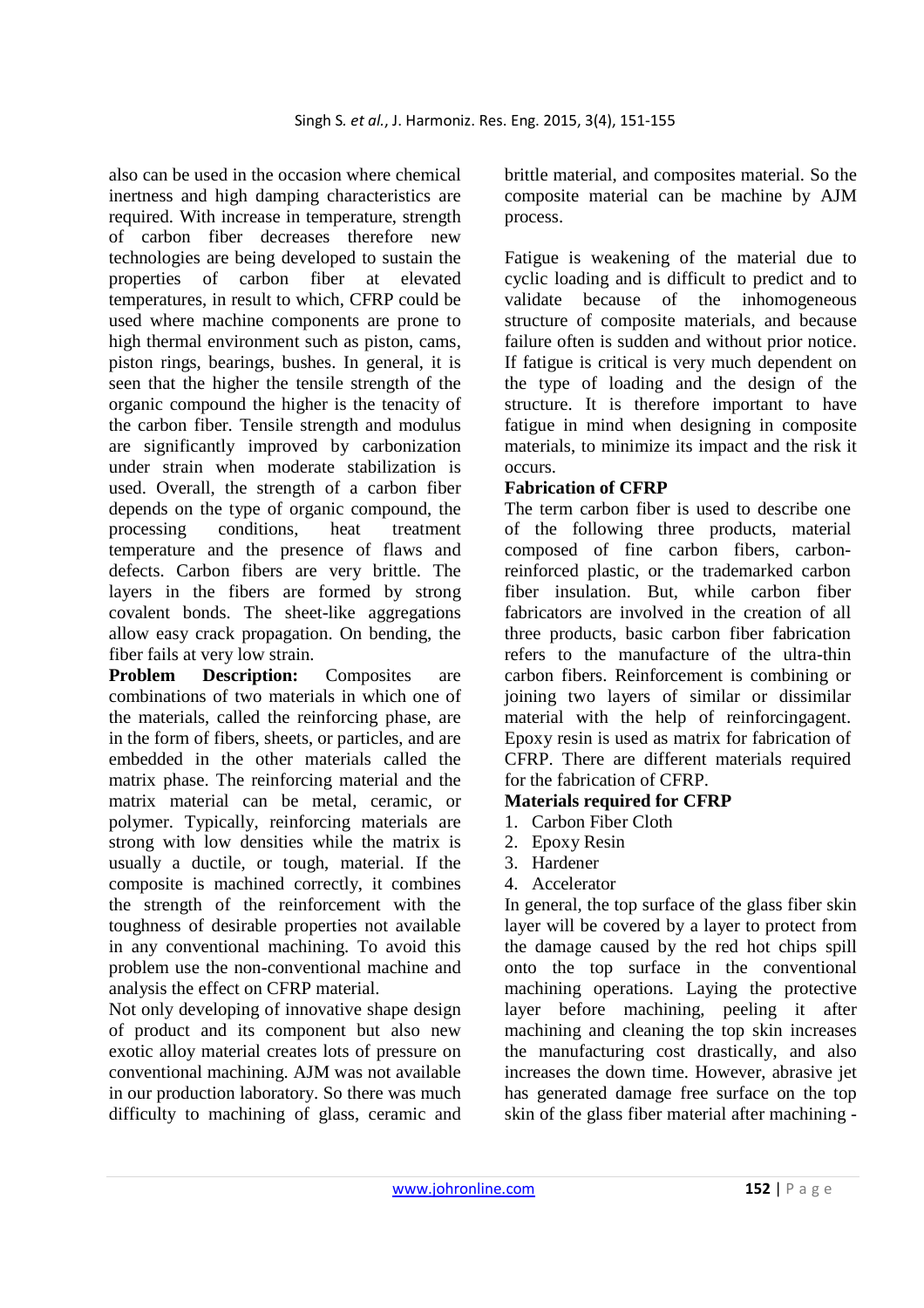both in the cutting and radial drilling operations. This encouraging result contributes towards reduction of the manufacturing cost of unit component and down time.



It is the main part of fabrication system which is made in the production laboratory. Before goes to fabrication, different component were designed in the catia software, which is shown in the figure 1.



Fig.1. Modeled view of working chamber

**Taguchi design:** Taguchi design is a statistical method, was discovered by Dr. Genichi Taguchi of japan. It is a robust parameter design, used for designing experiments to calculate how different parameters affect the mean and variance of a process performance characteristic [3]. It is mainly focusing on minimizing variation and sensitivity to noise. It provides an efficient method for designing products and process that operates smoothly, consistently and optimally over a variety of conditions. These methods consist of two, three, four, five, and mixed-level fractional factorial designs. To determine which factors most affect product quality, it allows only the collection of the necessary data thus saving time and resources. Taguchi gives orthogonal array design which reduces the experiment run.

The experimental data are analyzed in the Taguchi method and finding the best response under optimum condition. It is used for estimating the individual factor contribution and also their interaction in the process response. It generates and analysis the main effect plot and interaction plot for signal to noise ratio, means, and standard deviations. It also produces residual plot on histogram, normal plot, and residual versus fits, residual versus order.

By applying the Taguchi Parameter Design techniques, improve the performances of product and process designs in the following ways:

- Improve consistency of performance and save cost
- Build insensitivity (Robustness) towards the uncontrollable factors

In this experiment, a two factor and three levels setup (Table1) is chosen with a total of nine numbers of experiments to be conducted and hence L<sub>9</sub> Orthogonal Array (OA) was chosen.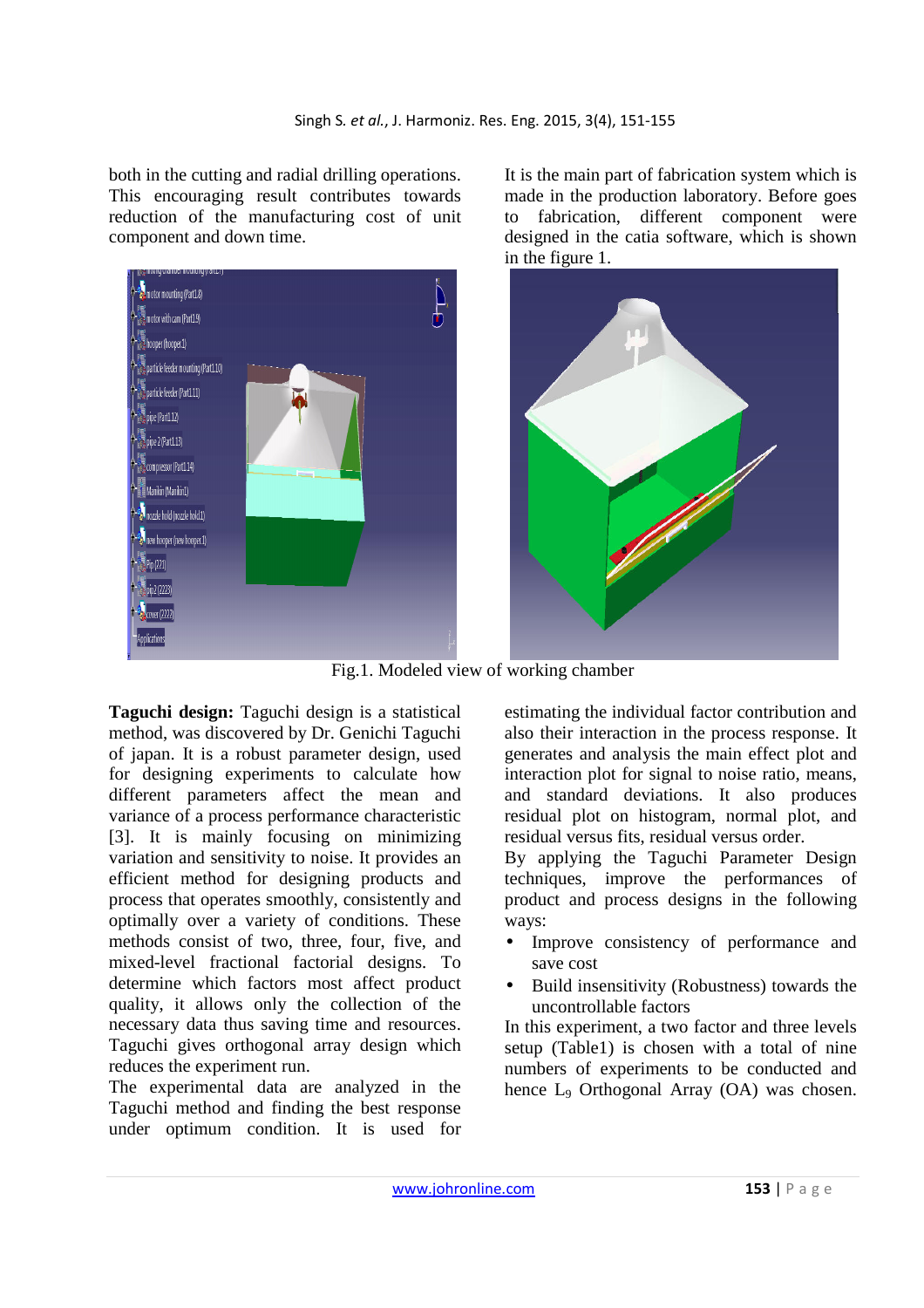#### Singh S*. et al.*, J. Harmoniz. Res. Eng. 2015, 3(4), 151-155

| Tuble 1 machining parameters and their level |        |      |         |                   |     |  |  |  |  |
|----------------------------------------------|--------|------|---------|-------------------|-----|--|--|--|--|
| Factor                                       | Symbol | Unit | Level   |                   |     |  |  |  |  |
|                                              |        |      |         |                   |     |  |  |  |  |
|                                              |        |      | Level 1 | Level 2   Level 3 |     |  |  |  |  |
| Stand of distance                            | (SOD)  | mm   | 0.6     | 0.8               | 1.0 |  |  |  |  |
| Pressure                                     | (P)    | bar  |         |                   |     |  |  |  |  |

Table 1 Machining parameters and their level

Table 2 Design of observation table

| Run no | $SOD$ (mm) | $P$ (bar)      | Weight of work piece (gm) |              | Cavity dia (mm) | MRR $\text{(mm}^3/\text{min})$ |
|--------|------------|----------------|---------------------------|--------------|-----------------|--------------------------------|
|        |            |                | Initial weight            | Final weight |                 |                                |
|        | 0.6        |                | 65.679                    | 65.675       | 2.265           | 1.667                          |
|        | 0.6        | $\overline{4}$ | 65.674                    | 65.665       | 2.365           | 3.750                          |
| 3      | 0.6        | 6              | 65.665                    | 65.648       | 2.875           | 7.083                          |
| 4      | 0.8        | $\bigcap$      | 65.729                    | 65.723       | 2.290           | 2.500                          |
|        | 0.8        | $\overline{4}$ | 65.723                    | 65.709       | 2.613           | 5.833                          |
| 6      | 0.8        | 6              | 65.709                    | 65.684       | 3.015           | 10.417                         |
|        | 1.0        | $\bigcap$      | 65.764                    | 65.759       | 2.320           | 2.083                          |
| 8      | 1.0        | $\overline{4}$ | 65.759                    | 65.748       | 2.413           | 4.583                          |
| 9      | 1.0        | 6              | 65.748                    | 65.729       | 2.915           | 7.917                          |

Influences of MRR: The observed values of MRR are shown in Table. During the process of AJM, the influence of machining parameter like SOD and pressure has significant effect on MRR as shown in main effect plot for MRR in fig 2. The pressure (p) is directly proportional to MRR in the range of 2 to 6 bar.



Fig 2 Main effect plot for mean of MRR